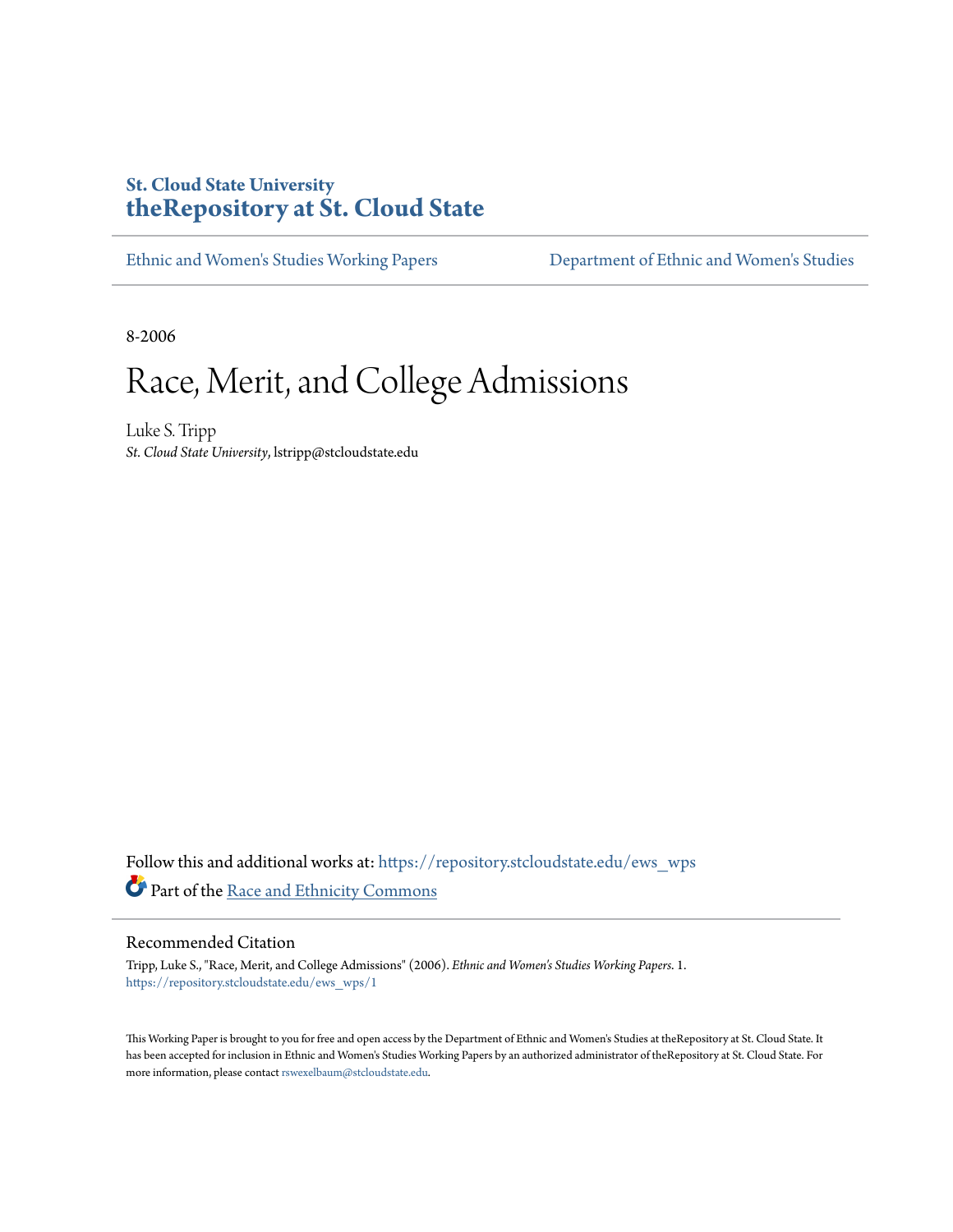# **Race, Merit, and College Admission**

August 2006

Is it fair to include race in the criteria for admission to highly selective colleges and universities so that Blacks will be present in greater numbers on college and university campuses? This is a central question in the affirmative-action controversy. To address this key question we will focus on prestigious institutions of higher education because that is where affirmative action policies are most controversial. Therefore, we will consider some of the most compelling arguments of opponents and proponents of affirmative action programs and policies at prestigious colleges and universities.

### **The SAT as Gate Keeper**

The role of the Scholastic Aptitude Test (SAT) has been at the center of the dispute about including race as a factor in college and university admissions. Affirmative action critics use the SAT to challenge affirmative action policies. They exploit the exalted public image of the SAT and assert that test scores are the legitimate measure of institutional and student quality. The colleges and universities themselves use the SAT scores of their entering classes in their promotion brochures and commercial guides to American colleges and universities, and they play up the test scores as a basic indicator of institutional quality. Moreover, the influential US News & World Report regularly ranks colleges and universities largely on the SAT scores of their entering classes.

Although we are focusing on admissions policies at highly selective colleges and universities, the general public impression is that unqualified or lower qualified Black students are taking the places of better qualified White students throughout the system of higher education. However, the fact is that even though more than 70 per cent of entering four-year-college students take either the SAT or ACT exams, only perhaps 200 (out of 1,800) four-year colleges place enough weight on those scores in admissions decisions to make a difference in students' lives. Clifford Adelman, a senior research analyst with the U.S. Department of Education says that at most, SAT scores have played a role in the fate of 1 out of 6 four-year-college students and 1 out of 13 undergraduates altogether (Adelman 1999). Affirmative action critics in their discourse about the role of the SAT in admissions exploit this widespread inflated misconception that hundreds of thousands of less qualified Blacks are denying more qualified Whites better educational opportunities.

Roger Clegg and Lenore Ostrowsky, critics of affirmative action, attack and condemn admission policies that consider race because they claim that such policies are unfair, that they lower the academic quality and standards of the higher education institutions, and they violate the cherished American values of merit and equality (Clegg and Ostrowsky 1999). Let us examine these criticisms point by point.

These critics assume that the primary mission of the elite institutions is to educate the brightest students as measured by SAT and American College Testing Assessment (ACT) scores. They,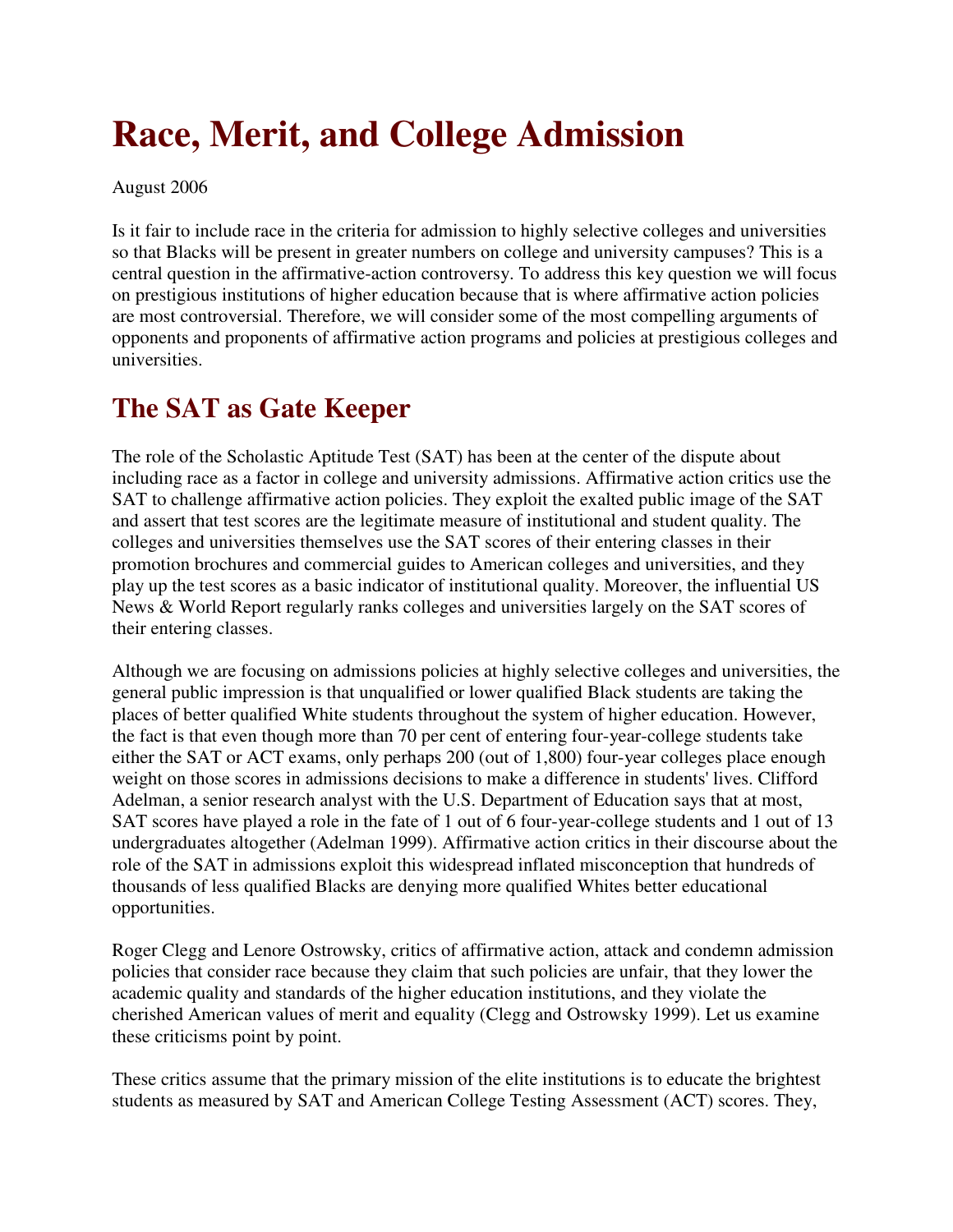like Nathan Glazer, believe that standardized tests like the SAT and ACT are neutral and the single most reliable predictor of academic success for students from all racial, ethnic, social, and economic backgrounds (Glazer 1998). Moreover, they maintain that standardized tests such as the SAT and ACT remain the single best means of assessing future aptitude for learning because these tests measure reasoning ability and bear some similarity to I.Q. tests, from which they were drawn.

In essence, these critics claim that the SAT and ACT are valid cognitive tests that measure the ability to master the complex material taught at any institution of higher education that has traditional academic standards. They conclude that a policy designed to admit Black students who do not have the highest test scores will not only lead to lower academic standards, but it will also hurt the Black students admitted under such a policy by placing them a very competitive environment in which they are doomed to academic failure and dropping out.

Now let us consider what research shows about the validity and predictability of the SAT and ACT tests. Adelman notes that the SAT is a proven measure of general learned abilities, but he says research indicates that performance on the test is influenced by socioeconomic status, family income and structure, as well as high-school location. He points out that the justification for using SAT scores in admissions decisions is that they are a decent predictor of first-year college grades. However, he states that research shows the strongest predictor of college graduation is the academic intensity and quality of the four-year high-school curriculum that a student has completed.

#### **Black Academic Achievement**

William G. Bowen and Derek Bok, the former presidents of Princeton and Harvard Universities, respectively, document in their book, *The Shape of the River*, how Black students who benefited from affirmative action have fared both during and after college. The book is based on a study of 45,184 students who entered 28 selective colleges in the fall of 1976 or the fall of 1989 (Bowen and Bok 1998).

They found that about 75 per cent of the Black students who entered the 28 colleges in 1989 graduated within six years. Of the Black students with combined SAT scores below 1000 who attended the eight most selective colleges in the data, 88 per cent graduated. Moreover, Black graduates were more likely than White graduates to earn graduate degrees. Forty percent of the Black students who entered the 28 colleges in 1976 earned a graduate or professional degree, compared with 37 per cent of the White students who entered in that year.

In my own longitudinal study of Black students who were admitted to the University of Michigan under a special program because their SAT scores were generally lower than their White counterparts, I found that slightly over one-third of those who graduated earned advanced degrees, including almost one-fourth who earned doctorates. These achievements suggest that they had both the motivation and the ability to compete academically at the highest levels. A majority of the graduates indicated that they were glad they attended Michigan and described their experiences in positive terms, commenting favorably on academic discipline and the camaraderie among Black students (Tripp 1987).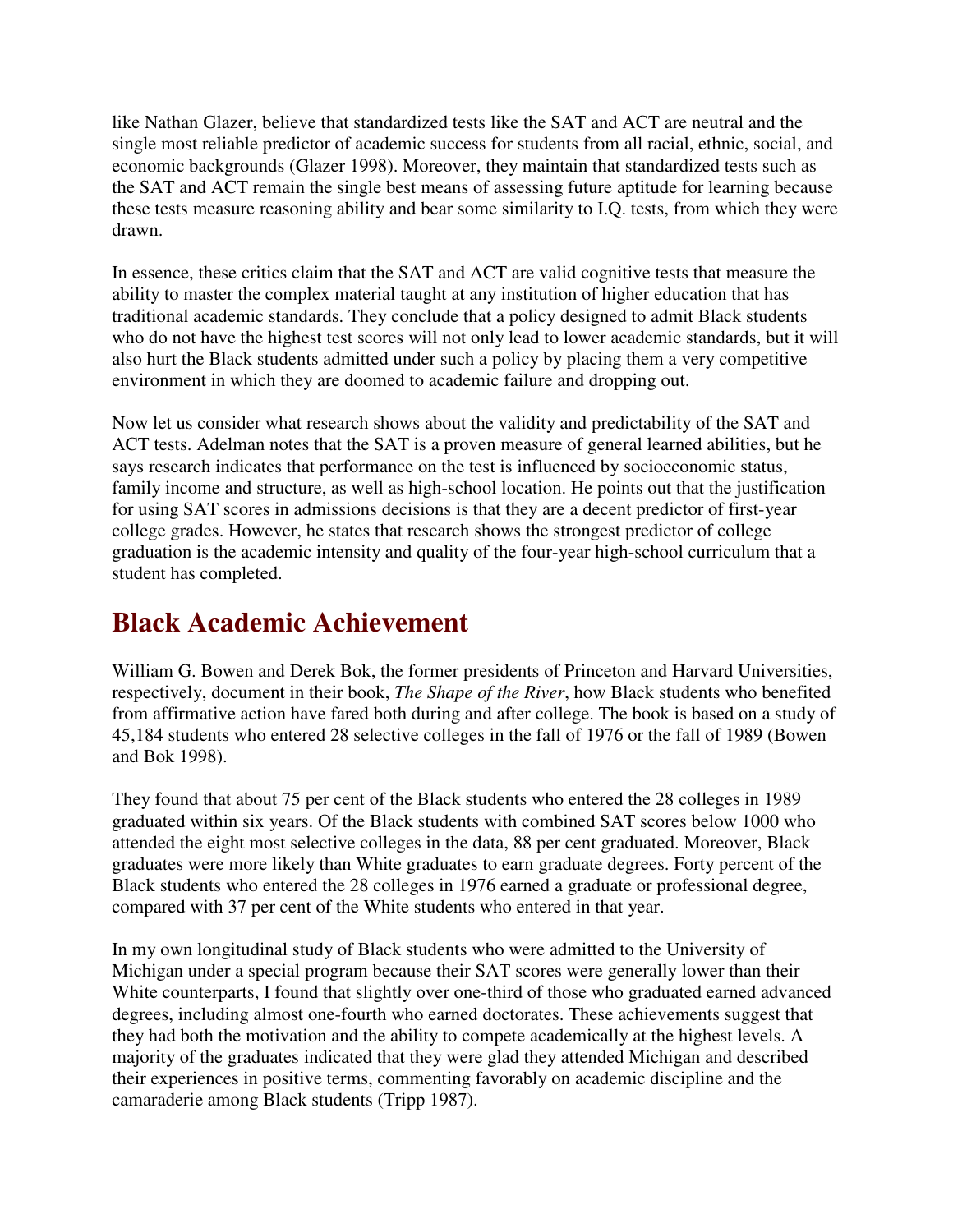#### **Black Critics of Affirmative Action**

Vocal Black opponents of affirmative action such as Ward Connerly, Shelby Steel, and Walter E. Williams argue that affirmative action discriminates against White students and stigmatize Black students. Walter E. Williams asserts that it is immoral and unjust to turn away more highly credentialed White students so as to be able to admit more Blacks. He views affirmative action policies as a special privilege for Black students that translate into a special disadvantage for White students (Williams 1997). William G. Bowen and Derek Bok do say that without racesensitive admissions, Black enrollment at the five colleges for which complete statistics were available would plunge "to early 1960s levels." (The five colleges, which are unidentified, are "roughly representative" of the 28 in their study.) They indicated that if Black students who entered the five colleges in 1989 had been admitted and had chosen to enroll at the same rates as White students, their proportions would have fallen from 7.1 per cent to 3.6 per cent. But, they point out that the effect on White admissions would have been minuscule. The odds of admission for White students would have increased only slightly -- from 25 per cent to about 27 per cent.

#### **Using the Law to Fight Black Admission**

Some opponents of affirmative action use legal arguments and strategies to fight against efforts to increase the enrollment of Black students at prestigious institutions. Michael Greve, executive director of the Center for Individual Rights, is at the legal forefront aggressively attacking admission policies that are designed to increase Black admissions. He views those policies as tantamount to intentional anti-White discrimination (Greve, 1999). He, along with Theodore B. Olson and Douglas Cox of Gibson, Dunn, and Crutcher, represented two of the plaintiffs in the Hopwood case. In that case, known as Hopwood V. State of Texas, the U.S. Court of Appeals for the Fifth Circuit held that the University of Texas Law School "may not use race as a factor in law school admissions." Greve states that the Hopwood decision strikes not merely at the scope of race-based affirmative action or at the techniques used in the process, but, more broadly, at the two presumed state interests on which affirmative action has been based -- remedying historical discrimination and "diversity."

The Fifth Circuit held that consideration of race or ethnicity "for the purpose of achieving a diverse student body is not a compelling interest under the Fourteenth Amendment." That amendment guarantees all citizens equal protection of the laws. The Fifth Circuit explained that "the classification of persons on the basis of race for the purpose of diversity frustrates, rather than facilitates, the goals of equal protection. However, the Fifth Circuit indicated that colleges may use qualitative admission criteria and even criteria that correlate with race -- "such as whether an applicant's parents attended college or the applicant's economic and social background" -- provided they do not do so because of race or in a racially discriminatory manner. " For Greve, this court ruling represents the broad trend toward official colorblindness. Thus he concludes that the significance of this judicial holding lies in its realization that we cannot get beyond race by constantly taking it into account. Stephan Thernstrom and Abigail Thernstrom , widely published opponents of affirmative action, amplify this theme in their book America in Black and White.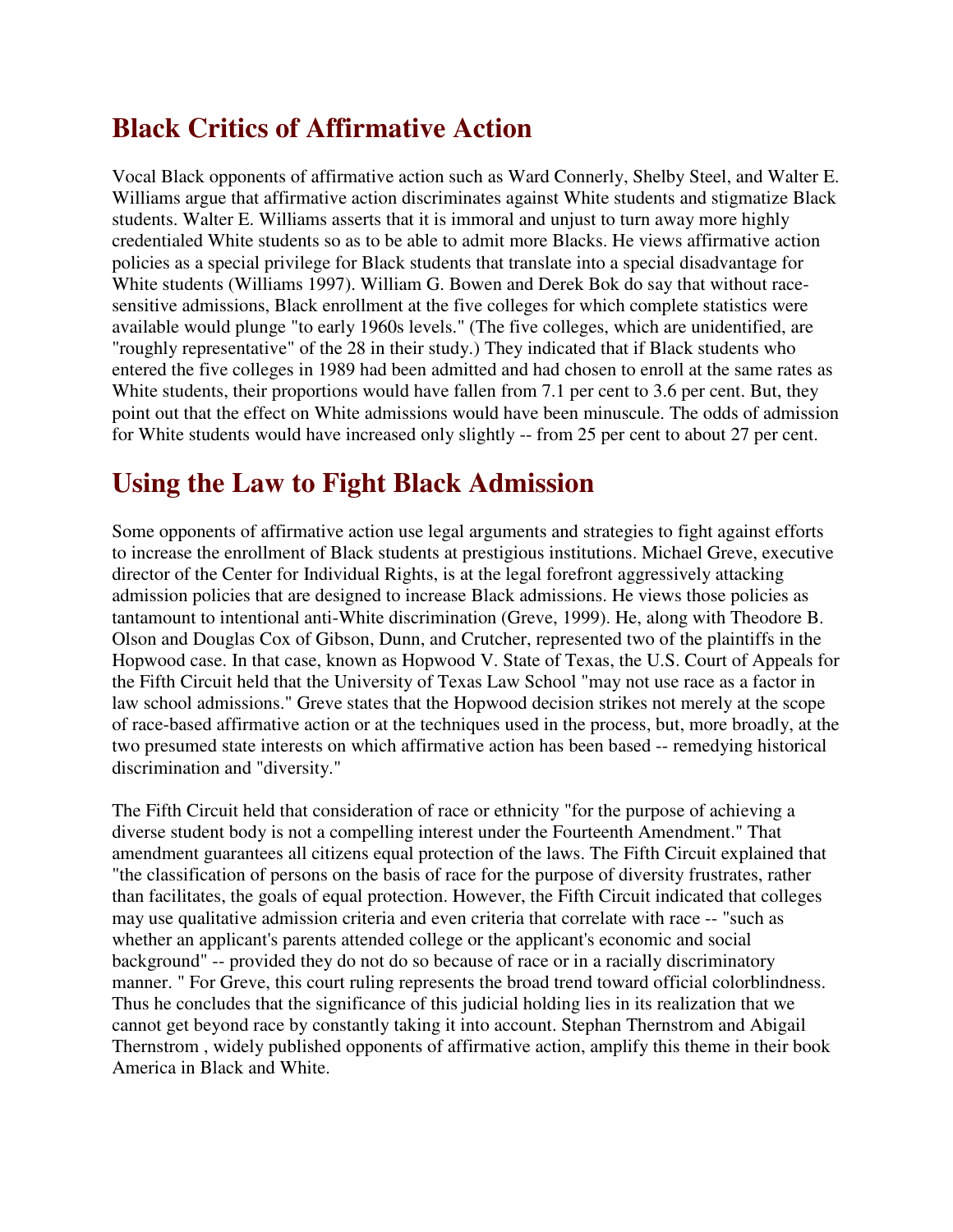But, Derrick Bell, a defender of affirmative action, notes that Equal Protection Clause of the Fourteenth Amendment which was adopted in the post-Civil War years to protect the citizenship rights of Blacks, for almost a century proved to be of far greater value to major financial interests -- such as railroads and other corporations -- than it was to Black citizens. Aided by favorable judicial interpretations that viewed corporations as "persons" covered by the Equal Protection Clause, these entities used the provision to insulate their exploitation of land, labor, and resources from states seeking to rein it in. He says that we again see courts interpreting the Equal Protection Clause to shield White majorities from the modest efforts by Congress and state legislatures to remedy some racial discrimination, discrimination he believes is continuing and growing more open and more blatant (Bell 1997).

#### **Arguments for Diversity**

Bell advocates approaches that insulate our diversity programs from political and judicial attack. This can be done, he believes, by eliminating racial and gender classifications and giving greater emphasis to characteristics that we know, from our affirmative-action experience, can predict academic success for many who do not have high grades and test scores. These factors include life experience, community service, motivation, character, demonstrated leadership ability, and educational disadvantages that were overcome. The challenge he sees is to undergird our commitment not to one strategy -- affirmative action -- but rather to the goal of helping anyone excluded from social opportunity because of a disadvantaged background. To do this he advocates the use of diversity plans that identify overlooked talent whatever the applicants' race, color, or gender.

Hugh Price, president of the National Urban League, agrees to a great extent with Derrick Bell that colorblind criteria do exist that can be used to promote the inclusion of a broad cross section of qualified minority-group students in higher education. However, he thinks that race should be included along with other factors in determining college admission. He asserts that America has a quintessential compelling state interest that justifies the explicit use of race as one among many factors in allocating opportunity in higher education. He argues that in this information age, the quality of a nation's human capital is the key to its productivity. The more highly educated our growing minority population is, the more competitive our economy and cohesive our society will be. He notes that the U.S. Census Bureau projects that by 2050, the American population will be roughly half Caucasian, half people of color. Blacks and Latinos will constitute nearly 40 per cent of the populace. That means, he says, that our country's economy increasingly will be carried on the backs of African-American and Latino workers, entrepreneurs, and consumers (Price 1998).

Even Nathan Glazer, a longtime opponent of affirmative action, now concedes that for demographic, historical, political, and moral reasons, Blacks cannot be thoroughly excluded. Even though be believes that affirmative action undermines the American "meritocracy," out of necessity, he says, democratic principle must trump meritocratic principle. He thinks that to avoid racial turmoil on a massive scale, the principle of equal participation must be given a role.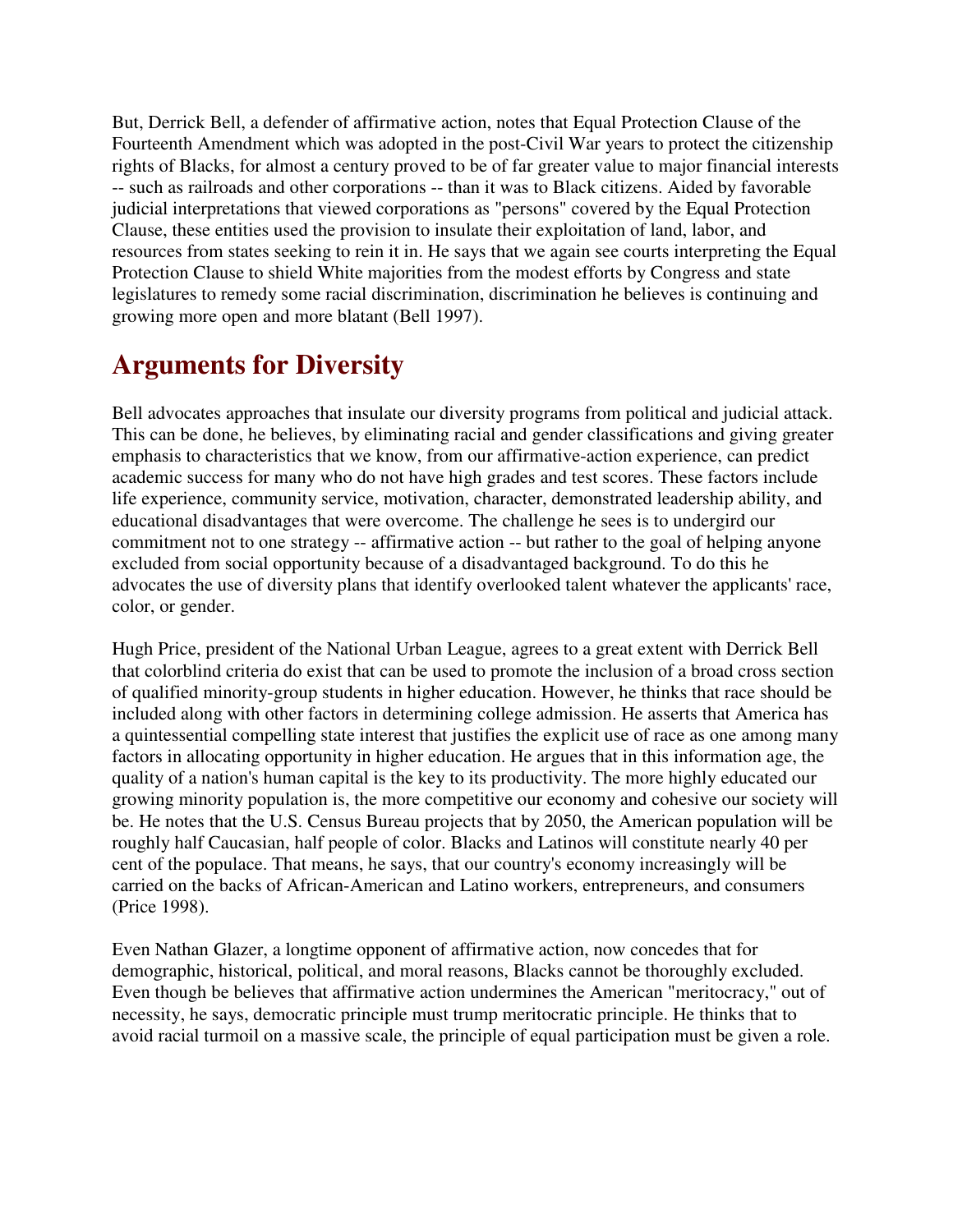### **Racial Diversity and Educational Quality**

Foes of affirmative action believe that a race inclusion policy promotes a double standard that allows unqualified individuals to get ahead simply on the basis of their race, leading ultimately to the lowering of standards in the professions. The standards of the medical profession are probably of greatest concern of the public. A study, published in the Journal of the American Medical Association (JAMA), concludes: "Criteria other than undergraduate grade-point average and Medical College Admission Test scores can be used in predicting success in medical school. An admissions process that allows for ethnicity and other special characteristics to be used heavily in admission decisions yields powerful effects on the diversity of the student population and shows no evidence of diluting the quality of the graduates (Healy and Lively 1995)."

The mission statement of most elite institutions of higher education contains objectives and goals that are related to academic excellence and social responsibility. Goals such as instilling sensitivity and respect for the values of a diverse society and a multicultural world and a concern for individual worth and human rights are usually included. Colleges typically have cited the virtues of racial diversity on the campus. They point to the way that it enriches intellectual discourse, teaching, and research by making available multiple viewpoints and life experiences. One major benefit of the racial diversity is the quality of education. Researchers and scholars have found that multiracial experiences are important to the academic and social development of all students. The standard established in 1987 by the American Association of Colleges for Teacher Education defines a quality education as one, which requires that: All students be exposed to the variety of cultural perspectives that represent the nation at large. Such exposure can be accomplished only via a multiethnic teaching force in which racial and ethnic groups are included at a level of parity with their numbers in the population.

### **Social Commitments of Black Graduates**

Two important questions are what contributions did Black graduates make to society, and how did they compare with their White counterparts in terms of social commitments? In other words, in what ways did society gain from Black students who benefited from affirmative action? Studies have found that Black and Latino physicians are more likely than their White counterparts to practice in the nation's ghettos and barrios (Dreier and Freer 1997). Bok and Bowen found that Black physicians are twice as likely as White physicians to lead community or social-service activities. Moreover, their research shows that 33 per cent of the Black students who earned doctorates went on to lead community or social-service activities. Only 6 per cent of White students with doctorates reported such activities. They conclude that Black students are giving back to their communities rather than mimicking "White flight" to the suburbs or "allowing the lure of personal gain and affluent life styles to remove them from feeling an obligation to social service."

In my study of "affirmative action" Black graduates of the University of Michigan, I found that 75 percent reported that they had worked with others to try to solve some community problem. The community problem that the highest proportion of the graduates attempted to address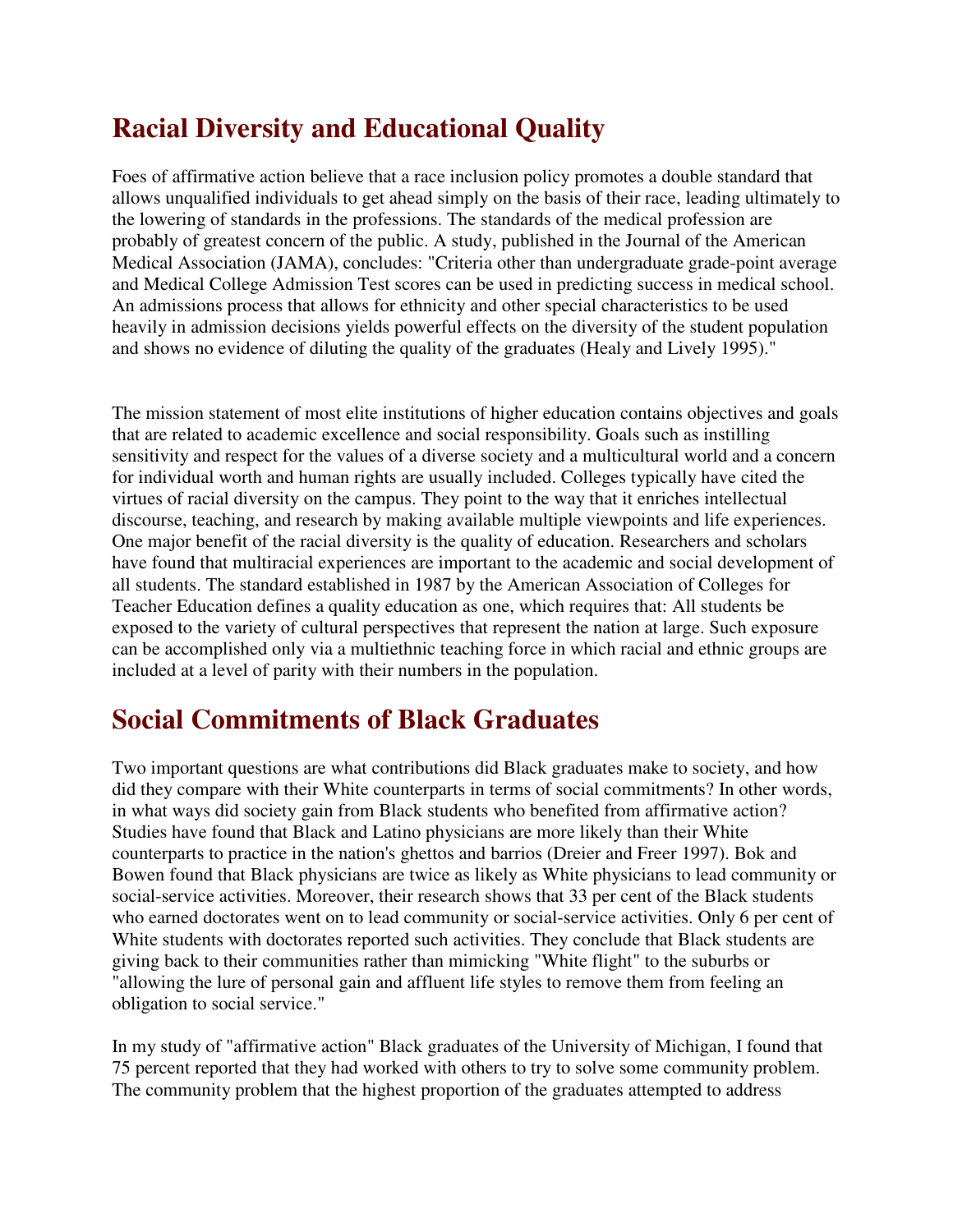through organized cooperative activity was schooling. Thirty-nine percent of the graduates described their activities as counseling and serving as role models in programs designed to help Black youth, participating in high school projects aimed at college bound students, working in campaigns for school funds, and working for school integration. It seemed that their focus on the education and socialization of the youth reflected the value they placed on education and their concern for the future generation of Blacks. Based on their comments, many seemed to view the youth as the segment of the community whom they could probably help most by serving as "success" models and by encouraging them to strive for success. Perhaps they thought that this was one way to improve the social conditions of Blacks (Tripp 1987). In general, research suggests that minority populations will be better served by having teachers, lawyers, bankers, physicians, and other professionals who come from backgrounds similar to theirs.

#### **Elite Colleges, Race, and Power**

Why is it important that Blacks be present beyond token numbers at prestigious colleges and universities? We live in a stratified society structured by racial oppression and class domination. Elite institutions of higher education are viewed as the gateways to prominence, privilege, wealth, and power in American society. As compared with graduates from lower tier institutions, graduates from elite institutions benefit to a much greater degree from the formal and informal social and professional career networking that takes place at their alma maters. These graduates are more likely to be connected to channels that lead to positions in the upper echelons of political and corporate power. Thus, the higher the number of Blacks graduates from prestigious colleges and universities, the greater the chances that Blacks will have access to positions of power. History has shown and present events confirm that it is necessary to have Blacks in positions of authority and power to effectively defend and advance the struggle against Black oppression in racist America.

Why is it fair to include race in the criteria for admission to highly selective colleges and universities so that Blacks will be present in greater numbers on college and university campuses? Race should be used as a factor in admissions because it is a significant factor in virtually every aspect of social life in America. Whether it is in education, employment, business, health care, housing, the media, or the criminal justice system, especially prisons, the racial reality is the same. There is individual and, more importantly, system level discrimination against Blacks. In the interest of fairness, how do we attempt to reduce the disadvantages of being Black in a pervasively anti-Black racist society? I believe that the more political and economic power Blacks acquire, the more America will move away from operating in an anti-Black way. Given this premise, it makes sense to increase the opportunities of Blacks to gain access to the educational resources and channels which improves their opportunities for upperlevel power positions.

#### **Meritocracy and Racism**

How do we reconcile the contradiction between the principles of meritocracy and colorblindness against the ever-so-present reality of systemic White privilege and anti-Black discrimination? To assume that American society is fundamentally fair, and that racial discrimination is an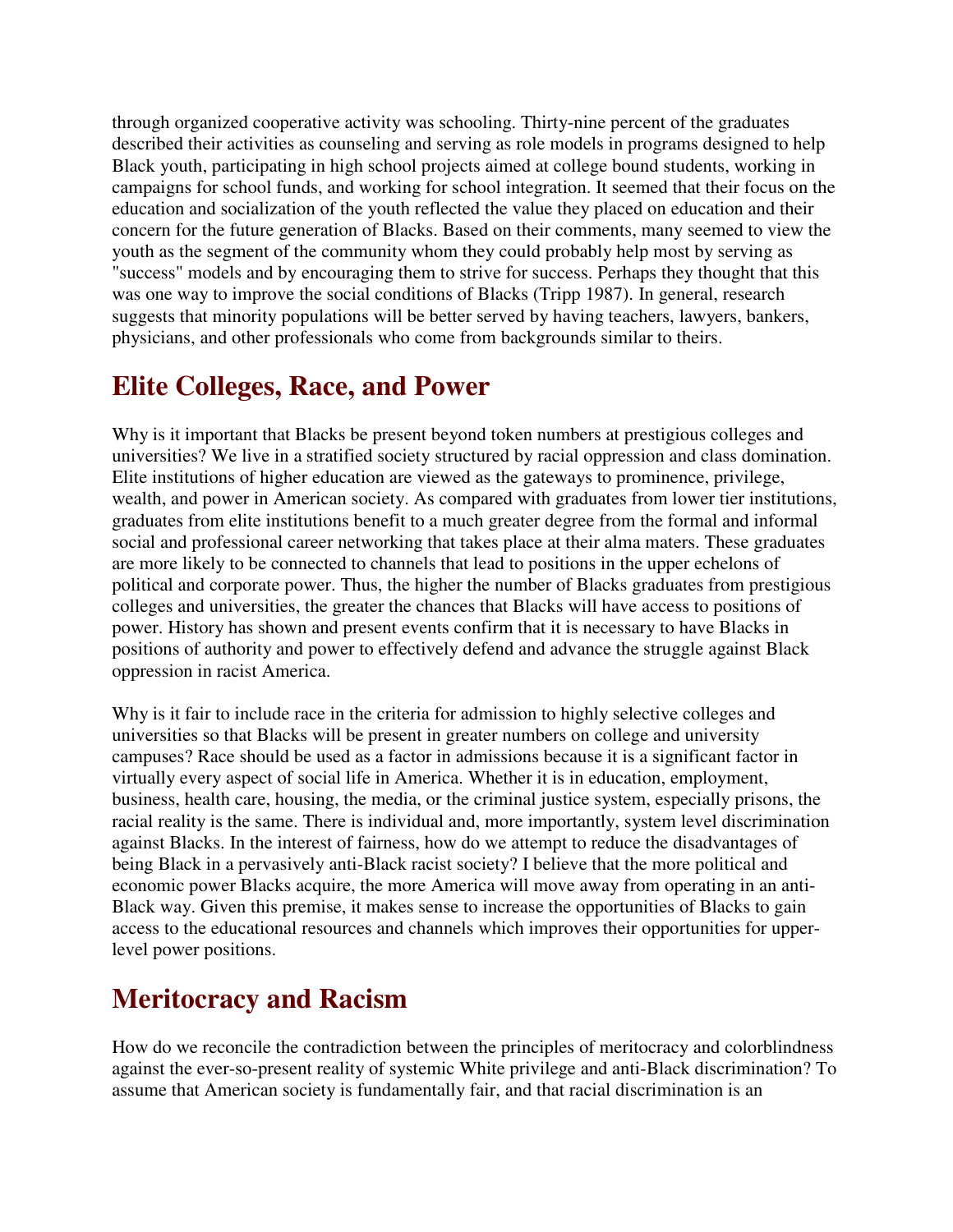aberration that is made worst by affirmative action is to disregard the terrible plight of African-Americans for almost four hundred years. For about two and a half centuries Blacks suffered dehumanizing slavery. This moral abomination was practiced by many of the esteem framers of the American Constitution. Furthermore, the so-called "founding fathers" guaranteed its protection in the Constitution itself. Following slavery there were decades of semi-slavery in the form of sharecropping. By the late mid-century, millions of Blacks migrated from Southern farms into isolated ghettos of urban poverty.

White America has not simply treated Black unfairly; it has treated them brutally. Stanley Fish cogently sums up the plight of Blacks: They have been subjected first to decades of slavery, and then to decades of second-class citizenship, widespread legalized discrimination, economic persecution, educational deprivation, and cultural stigmatization. They have been bought, sold, killed, beaten, raped, excluded, exploited, shamed, and scorned for a very long time. The word "unfair" is hardly an adequate description of their experience, and the belated gift of "fairness" in the form of a resolution no longer to discriminate against them legally is hardly an adequate remedy for the deep disadvantages that the prior discrimination has produced. When the deck is stacked against you in more ways than you can even count, it is small consolation to hear that you are now free to enter the game and take your chances (Fish 1993).

#### **Color Blind Concept**

The colorblind policy has to be challenged directly. It represents an insidious strategy to undermine affirmative action by apparently appealing to sentiments favoring equality. The positive inference likely to be drawn from the colorblind idea is that race should be a neutral or non-factor in making decisions about opportunities. But, there are some serious problems. One is that a colorblind policy in admissions in higher education reinforces racial stratification in that system. It would have the effect of putting Blacks at a greater disadvantage than they now have. To have a so-called colorblind policy in one aspect of higher education while virtually the whole society operates in a color conscious way is to make a mockery of the principle of racial equality.

I concur with Roger Wilkins who observes that racism is a permanent feature of American life. He believes that the United States is the most color-conscious society on earth. Over the course of nearly 400 years, he notes that Whites have given Blacks absolutely no reason to believe that they can behave in a colorblind manner. Logically, he concludes that affirmative action is required to counter deeply ingrained racist patterns of behavior (Wilkins 1995).

#### **Summary**

We have seen how the opponents of affirmative action have defined and measured merit in terms of SAT scores, which they claim are unbiased and valid in selecting the most qualified students for admission to college. They concluded that admitting Black students who have lower test scores than White students will hurt the Black students because it will place in them an intensely competitive environment in which they will be doomed to academic failure.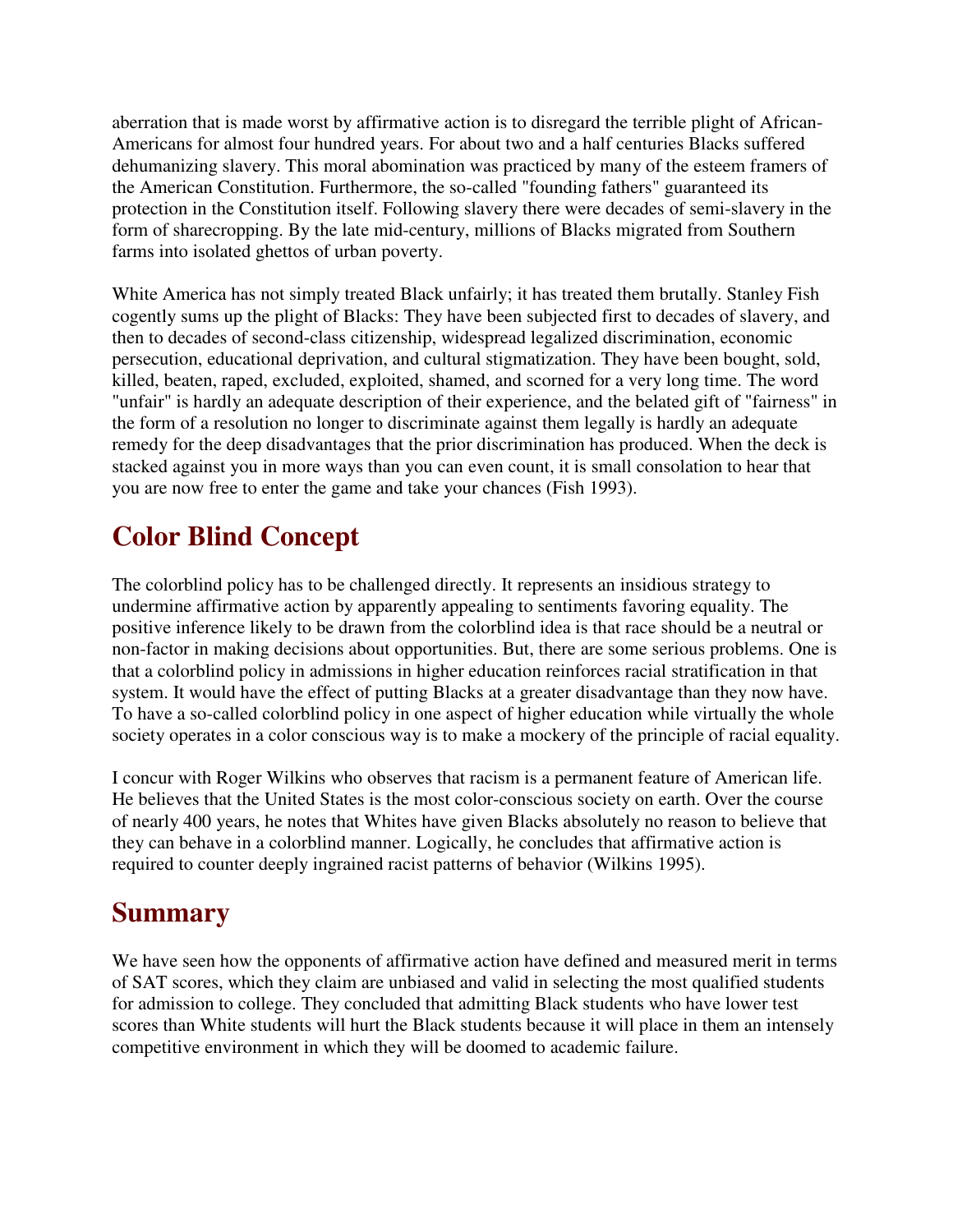We have also examined how they have pursued a colorblind legal strategy to remove race as a factor in admissions criteria. They maintain that an admissions policy that includes race as a factor is unfair to White students because it will allow less qualified and undeserving Black students to take Whites' rightful places and thus deny Whites their just reward. This policy harms race relations, they add, because it engenders White resentment.

On the other side, we have looked at the arguments of proponents of affirmative action. For them merit is defined and measured in terms of a student's academic vita, which includes race along with life experience, community service, motivation, character, demonstrated leadership ability, educational disadvantages, academic curriculum, as well as SAT scores.

They point to the many positive outcomes for the Black graduates who were admitted under affirmative action and their greater social service contributions to society as compared with their White counterparts. They also predict that negative consequences will follow if affirmative action is banned; racial antagonism and division will increase, and democracy will be undermined, thereby leading to more social instability.

From my perspective, the social context of the colleges and universities in America is one in which racism is rooted centuries deep in a culture with a legacy of brutal Black slavery followed by legal segregation and continuing anti Black discrimination. Given this history which shapes the present social reality of a racially stratified society based on White dominance and privilege, affirmative action policies that address the moral wrongs of both the past and the present are more than justified.

#### **References**

Adelman, C. (1999, November 5). Why Can't We Stop Talking About the SAT? *The Chronicle of Higher Education*, p. B4.

Bell, D. (1997, April 4). Guarding Diversity Programs From Political and Judicial Attack. *The Chronicle of Higher Education*, p. B4.

Bowen, G. & Bok, D. (1998). *The shape of the river*. Princeton, N.J. : Princeton University Press.

Clegg, R. & Ostrowsky, L. (1999, July 2). L. Test Guidelines Will Coerce Colleges and Cheat Students*. The Chronicle of Higher Education*, p. B8.

Dovidio, J. (1997, July 25). "Aversive" Racism and the Need for Affirmative Action. *The Chronicle of Higher Education*, p. A60.

Dreier, P., & Freer, R. (1997, October 24). Saints, Sinners, and Affirmative Action. *The Chronicle of Higher Education*, p. B6.

Fish, S. (1993, November). "Reverse Racism; or How the Pot Got to Call the Kettle Black."